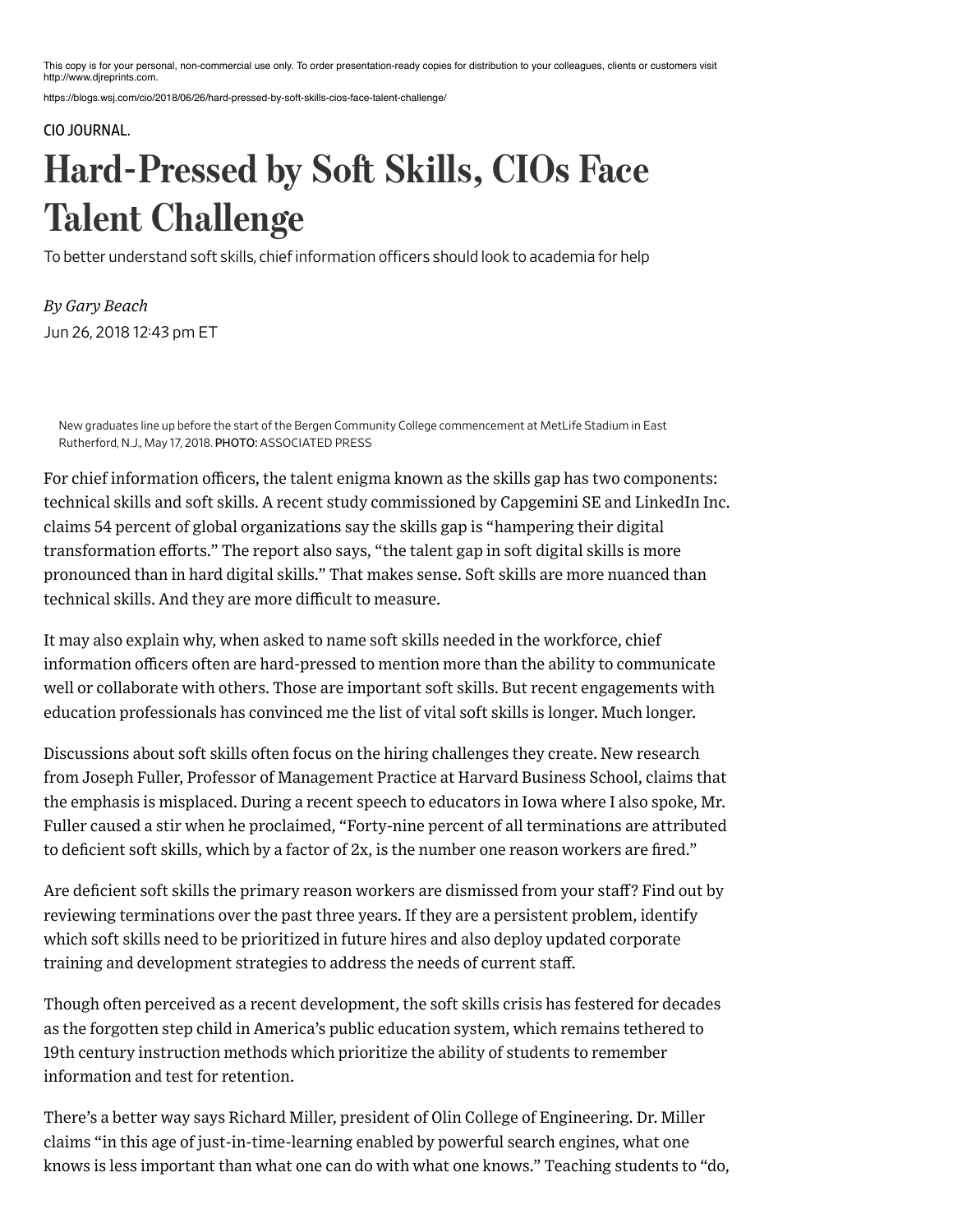create and innovate" is at the core of Olin College of Engineering's value proposition which mandates each student complete a portfolio of 20 "design-build" projects in order to graduate.

Chief information officers might consider embedding Olin's "do, create, innovate" model into their hiring strategies by requiring job candidates, both external hires and internal reviews, to 1) submit a portfolio of recently completed IT projects where they created something new, or innovated an existing business process and 2) explain why they are proud of these accomplishments. Be firm. No portfolio. No interview. No job. No promotion.

Frustrated with "teaching to the test", the state of Iowa's Department of Education set out in 2009 to identify soft skills, needed by employers in Iowa, that could be taught in the classroom. The result of that project, code-named "Iowa Core," created six categories of soft skills called "universal constructs." The secret sauce of these constructs are twenty-four skills which represent the "Holy Grail" of soft skills. Here's the list.

*Critical thinking.* 1) access and analyze information. 2) develop solutions to complex problems that have no clear answer. 3) challenge assumptions with thoughtful questions. 4) deploy processes that analyze, select, use and evaluate various approaches to develop solutions.

*Complex communication.* 5) successfully share information through multiple means that include visual, digital, verbal and nonverbal interactions. 6) interact effectively with people of different cultures. 7) successfully navigate through nuances of effective communication.

*Creativity. 8)* incorporate curiosity and innovation into processes to generate new or original thoughts, interpretations, products, works or techniques. 9) combine seemingly unrelated ideas into something new. 10) think divergently. 11) reconfigure current thought within a new context.

*Collaboration. 12)* work among and across personal global networks to achieve common goals. 13) understand and apply effective group processes to solve problems. 14) respectfully disagree. 15) respect complex processes that require individuals to contribute and participate in meaningful interactions.

*Flexibility and adaptability. 16)* respond and adjust to situational needs. 17) meet the challenges of new roles, paradigms and environments. 18) intellectually embrace change. 19) balance one's core beliefs and the appropriate reaction to change. 20) respond to dissonance in productive ways.

*Productivity and accountability. 21)* prioritize, plan and apply knowledge and skills to make decisions that create quality results. 22) demonstrate accountability through efficient time management and resource allocation. 23) self learn and 24) be self confident.

Best-selling author and columnist Thomas Friedman recently wrote a column in *The New York Times* about the stressed economic and employment conditions in rural America. While traveling in Tennessee to research his column, Mr. Friedman met Ron Woody, county executive, Roane County, and asked him what soft skills were needed by businesses in the region. Mr. Woody offered this unorthodox response, "employers just want someone who will get up, dress up, show up, shut up and never give up."